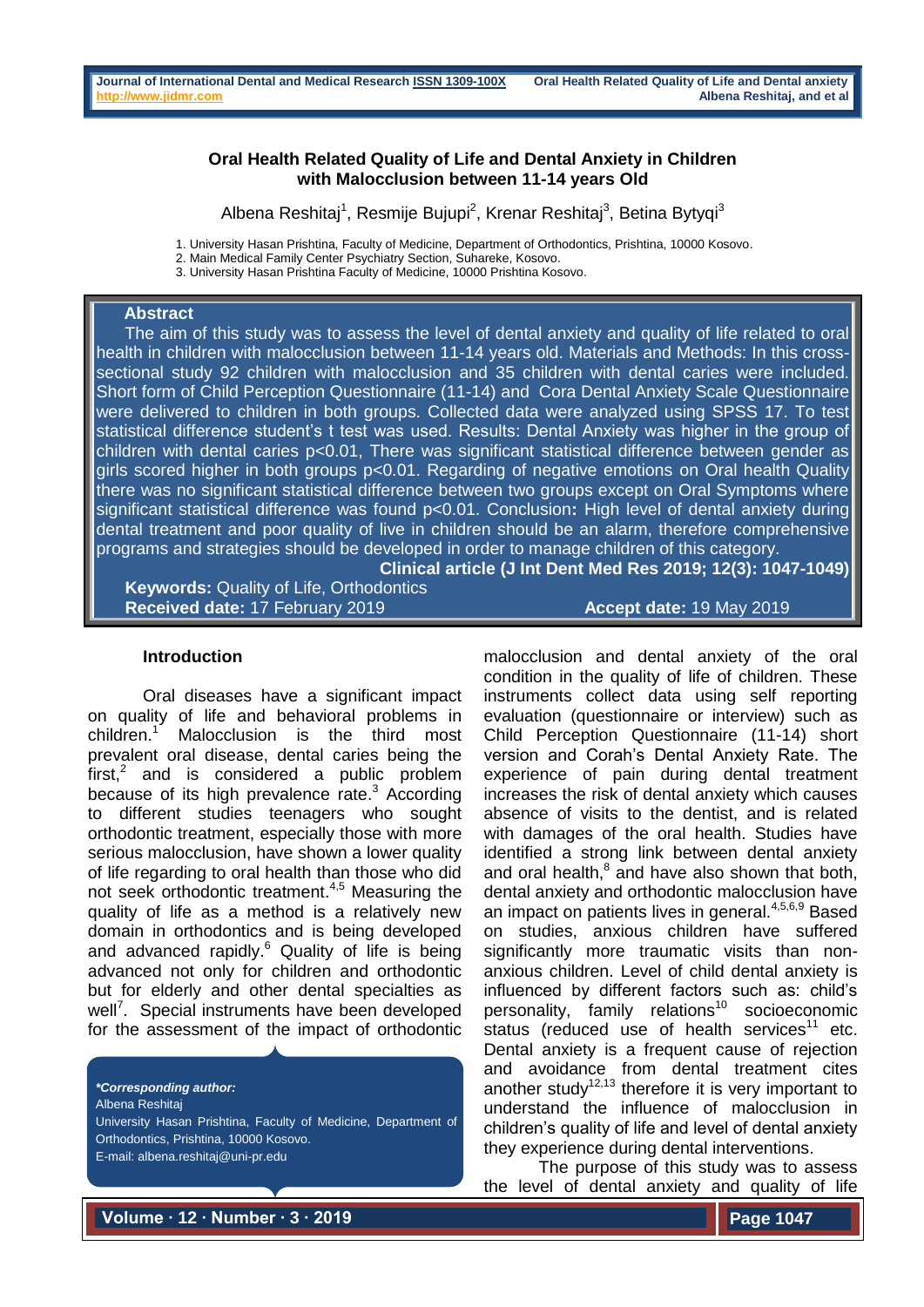**Journal of International Dental and Medical Research [ISSN 1309-100X](http://www.ektodermaldisplazi.com/dergi.htm) Oral Health Related Quality of Life and Dental anxiety [http://www.jidmr.com](http://www.jidmr.com/) Albena Reshitaj, and et al**

related to oral health in children aged 11-14 years old with malformations.

## **Materials and methods**

The study was conducted at the Clinical Centre of Dentistry in the Department of Orthodontics in Prishtina and in the Municipal Centre of Family Medicine in the Department of Dentistry in Prizren.

It was carried out in accordance with recommendations of Helsinki Declaration. Written consent was taken from all subject's parents before filling any questionnaire. This is a cross sectional study which included two groups of children between 11 to 14 years old (66% females). In the first group 92 children with malocclusion, in the second group or the control group 35 children with dental caries were included. Short form of Child Perception Questionnaire (11-14) and Cora Dental Anxiety Scale questionnaire were filled from children in both groups.

Cora 's Dental Anxiety rate is a test which measures the degree of dental anxiety. It consists of 4 questions and the answers are based on Likert scale from 1 to 5. (not anxious 1, slightly anxious 2, fairly anxious 3, very anxious 4, extremely anxious 5)

Child Perception Questionnaire (11-14) short version is a self reporting tool for measuring quality of life associated with oral health in children of this age group.

Exclusion criteria were as follow: children with mental disorders, neurological and congenital syndromes.

Data analysis was conducted with the Statistical Package for Social Sciences (SPSS 17). Statistical testing for significant difference between groups was carried out with the student's t-test. Level of significance was set 5%.

# **Results**

The average degree of dental anxiety in the group with malocclusion was  $8.86 \pm 2.78$ whereas in the control group children with dental caries 10.80±2.75, with a significant statistical difference between groups based on the student's t-test for p <0,001. (Figure 1).



**Figure 1.** Level of Dental Anxiety according to groups. p<0.01; p<0.01



**Figure 2.** Level of Dental Anxiety according to gender

|                              | Orthodontic malformation<br>group |       |            | Dental caries group |       |            |        |
|------------------------------|-----------------------------------|-------|------------|---------------------|-------|------------|--------|
| Five dimensions of<br>OHRQoL | Mean                              | SD    | <b>SEM</b> | Mean                | SD    | <b>SEM</b> | p*     |
| Oral symptoms                | 30.67                             | 13.11 | 4.37       | 11.67               | 10.59 | 3.53       | 0.0038 |
| Functional<br>limitations    | 30.67                             | 13.65 | 7.88       | 11.67               | 3.06  | 1.76       | 0.0783 |
| Emotional well-<br>being     | 30.67                             | 14.64 | 8.45       | 11.67               | 9.61  | 5.55       | 0.1334 |
| Social well-being            | 30.67                             | 8.14  | 4.70       | 11.67               | 12.01 | 6.94       | 0.0860 |

**Table 1.** Four dimensions that have an impact in the situation of oral health in the quality of life of children aged 11-14 years. \*student's t test; OHRQoL-Oral Health Related Quality of Life

Girls have shown higher levels of anxiety in both groups with an average of  $10.05 \pm 2.53$ while the average for boys was  $8.16 \pm 3.15$  with a significant statistical difference between the two genders compared with student's t-test p <0.001 (Figure 2).

When data were analyzed in accordance with Child Perception Questionnaire in order to assess subject's Quality of Life, significant statistical difference between groups with malocclusion and dental caries was observed only on oral symptoms and not in other dimensions (Table 1).